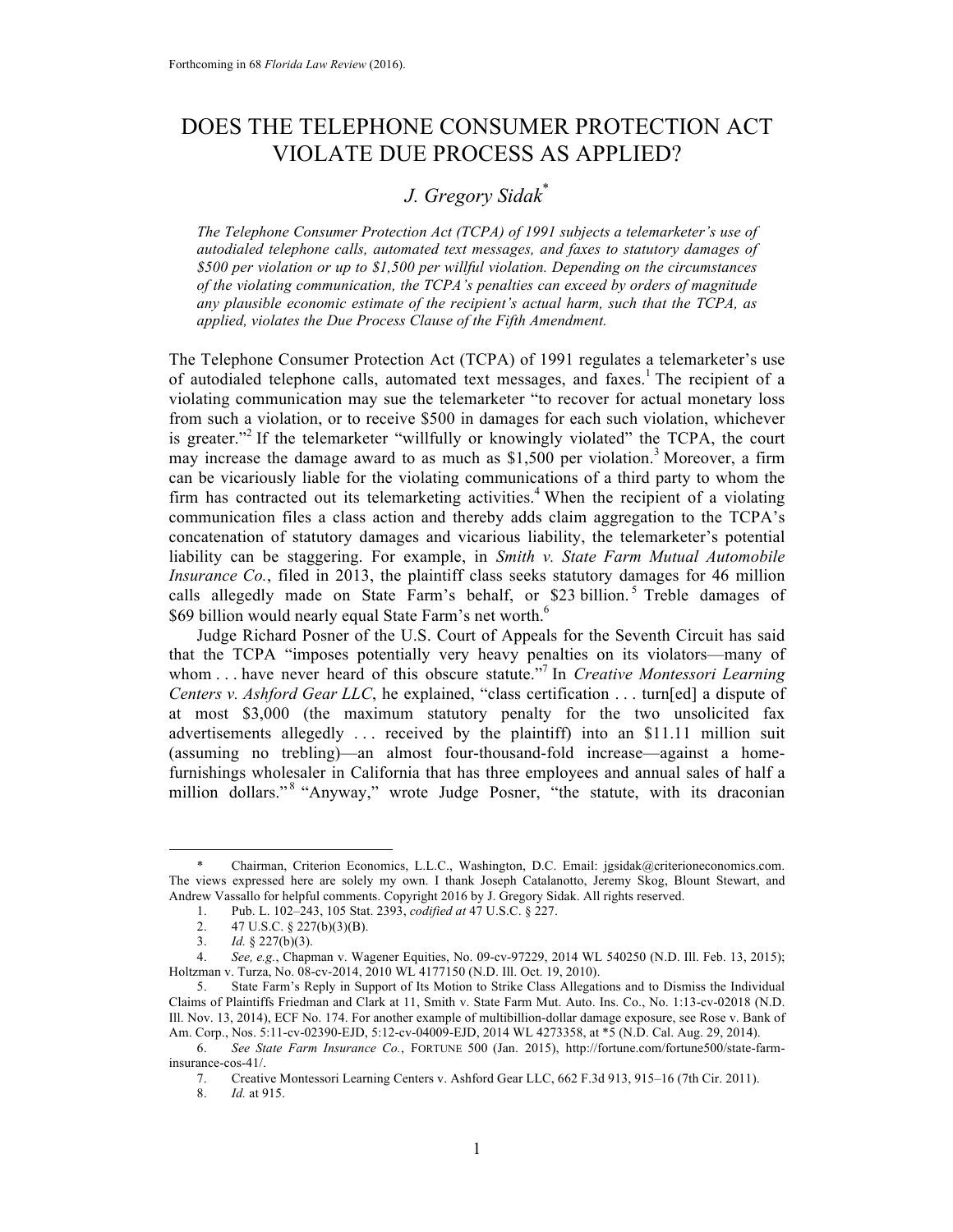penalties for multiple [violating communications], is what it is."<sup>9</sup> It forbids any person from

mak[ing] any call (other than a call made for emergency purposes or made with the prior express consent of the called party) using any automatic telephone dialing system or an artificial or prerecorded voice . . . to any telephone number assigned to a paging service, cellular telephone service, specialized mobile radio service, or other radio common carrier service, or any service for which the called party is charged for the call,  $[or] \dots$ initiat[ing] any telephone call to any residential telephone line using an artificial or prerecorded voice to deliver a message without the prior express consent of the called party.<sup>10</sup>

The TCPA applies to text messages<sup>11</sup> and also prohibits the use of "any [fax] machine, computer, or other device to send ... an unsolicited advertisement to a telephone facsimile machine" unless the sender has an established business relationship with the recipient or the recipient has agreed to receive the  $\text{fax}$ <sup>12</sup>

The TCPA's scope of liability is vague. In 2015, following the proposal of Chairman Thomas Wheeler, the Federal Communications Commission (FCC) issued several declaratory rulings intended to clarify how it will enforce the  $TCPA<sup>13</sup>$  For example, the FCC defines an automatic telephone dialing system (ATDS) to include any machine capable of dialing random or sequential numbers.<sup>14</sup> However, virtually any telephone or computer can function as an ATDS.<sup>15</sup> This "clarification" is so unhelpful that the Third Circuit promptly criticized it as "hardly a model of clarity." <sup>16</sup> Dissenting FCC commissioners worry that the FCC's declaratory rulings have "further increased liability for good actors"<sup>17</sup> and will "target useful communications between legitimate businesses and their customers."<sup>18</sup>

To determine the portion of the TCPA's statutory damages that is punitive rather than compensatory, one can subtract from the statutory damages the recipient's actual harm, which I estimate generally to be between 6.8 cents 70.7 cents per violating

 <sup>9.</sup> *Id.*

<sup>10.</sup> 47 U.S.C. § 227(b)(1)(A)–(B); *see also* Campbell-Ewald Co. v. Gomez, No. 14-cv-00857, 2016 WL 228345, at \*3 (Jan. 20, 2016) (citing 47 U.S.C. § 227(b)(1)(A)(iii)).

<sup>11.</sup> *See, e.g.*, Satterfield v. Simon & Schuster, Inc., 569 F.3d 946, 952 (9th Cir. 2009); *Campbell-Ewald*, 2016 WL 228345, at \*3 (citing Gomez v. Campbell-Ewald Co., 768 F.3d 871, 874 (9th Cir. 2014)).

<sup>12.</sup> 47 U.S.C. § 227(b)(1)(C).

<sup>13.</sup> *See* Declaratory Ruling and Order, Rules and Regulations Implementing the Telephone Consumer Protection Act of 1991, CG Dkt. No. 02-278 (F.C.C. June 18, 2015), https://apps.fcc.gov/edocs\_public/attachmatch/FCC-15-72A1.pdf [hereinafter Declaratory Ruling and Order]; *see also* Press Release, Federal Communications Commission, FCC Strengthens Consumer Protections Against Unwanted Calls and Texts (June 18, 2015), http://transition.fcc.gov/Daily\_Releases/Daily\_Business/2015/db0527/DOC-333676A1.pdf [hereinafter FCC Press Release].

<sup>14.</sup> FCC Press Release, *supra* note 13.

<sup>15.</sup> Smartphones, which more than 65 percent of American adults own, are powerful miniature computers capable of automatically dialing random phone numbers. *See, e.g.*, AARON SMITH, U.S. SMARTPHONE USE IN 2015, at 2 (Pew Research Center 2015), http://www.pewinternet.org/files/2015/03/PI Smartphones 0401151.pdf; CALLFIRE, https://www.callfire.com/.

<sup>16.</sup> Dominguez v. Yahoo, Inc., No. 14-cv-01751, 2015 WL 6405811, at \*2 (3d Cir. Oct. 23, 2015).

<sup>17.</sup> Statement of Commissioner Michael O'Rielly Dissenting in Part and Approving in Part, Rules and Regulations Implementing the Telephone Consumer Protection Act of 1991, at 15, CG Dkt. No. 02-278 (F.C.C. June 18, 2015), https://apps.fcc.gov/edocs\_public/attachmatch/FCC-15-72A6.pdf.

<sup>18.</sup> Dissenting Statement of Commissioner Ajit Pai, Rules and Regulations Implementing the Telephone Consumer Protection Act of 1991, CG Dkt. No. 02-278 (F.C.C. June 18, 2015), https://apps.fcc.gov/edocs\_public/attachmatch/FCC-15-72A5.pdf. The FCC's omnibus ruling is currently on appeal. *See* ACA Int'l v. Fed. Commc'ns Comm'n, No. 15-1211 (D.C. Cir.).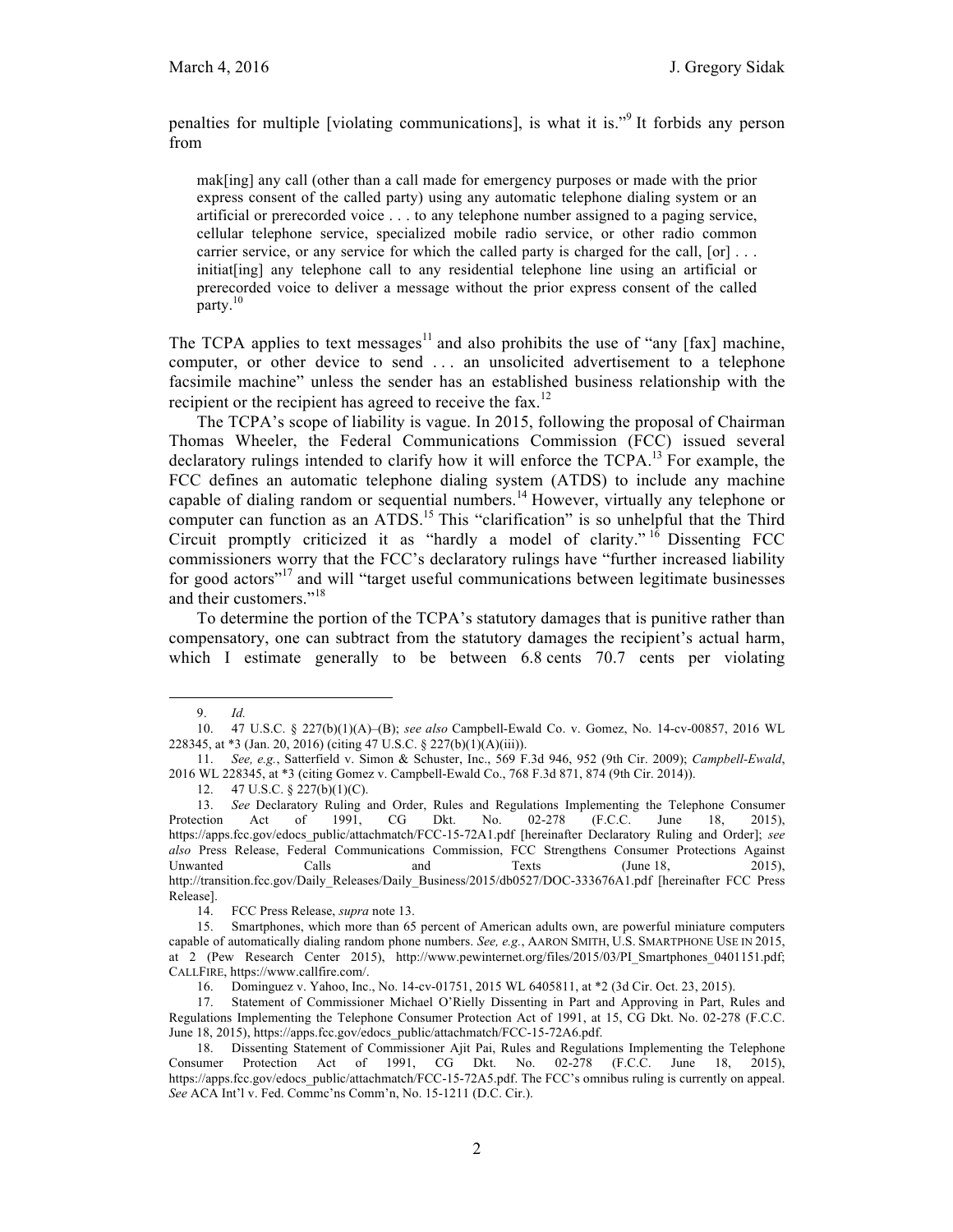communication, although some kinds of violating communications can be far more harmful.<sup>19</sup> Consequently, the implicitly punitive component of the TCPA's statutory damages is generally between 706 and 22,058 times its implicitly compensatory component. Depending on the specific circumstances of the violating communication, the TCPA's penalties can exceed by orders of magnitude the recipient's actual harm, such that the TCPA's statutory damages, as applied, violate the Due Process Clause of the Fifth Amendment.<sup>20</sup>

#### I. COMPENSATORY AND PUNITIVE COMPONENTS OF STATUTORY DAMAGES

A statutory penalty violates due process when it "is so severe and oppressive as to be wholly disproportioned to the offense and obviously unreasonable.<sup>"21</sup> The Supreme Court has said that excessive punitive damages can "enter the zone of arbitrariness" that violates due process,<sup>22</sup> and that "[s]ingle-digit multipliers" for punitive damages "are more likely to comport with due process, while still achieving the State's goals of deterrence and retribution, than awards with ratios in the range of 500 to  $1.^{123}$ . Thus, for the punitive component of the TCPA's statutory damages to comply with the Court's reasoning in *State Farm*, the actual harm from a single TCPA violation must be at least \$50—which, as my economic analysis reveals, is unlikely. Given the large implicitly punitive component of the TCPA's statutory damages, it is understandable that two district courts have not dismissed out of hand the possibility that statutory damages in a TCPA class action might violate due process as applied.<sup>24</sup>

The TCPA "take[s] into account the difficult to quantify business interruption costs imposed upon recipients of unsolicited fax advertisements [and] effectively deter[s] the unscrupulous practice of shifting these costs to unwitting recipients of 'junk faxes.'"<sup>25</sup> Until 1991, telemarketers used autodialers that could each place 1,500 calls per day and

 <sup>19.</sup> Courts disagree over whether the TCPA's statutory damages have a punitive component or whether they are entirely compensatory. *Compare* Penzer v. Transp. Ins. Co., 545 F.3d 1303, 1311 (11th Cir. 1980) (inferring that "the statutory damages were not designed to be punitive damages") *with* Kaplain v. Democrat & Chron., 698 N.Y.S.2d 799, 800–01 (N.Y. App. Div. 1999) (holding that TCPA damages are punitive).

<sup>20.</sup> U.S. Const. amend. V. The economic analysis presented here is also potentially relevant to whether, under Federal Rules of Civil Procedure 54 and 68, a court should enter judgment upon the same terms proposed in an unaccepted settlement offer, if the damages proposed exceed the maximum amount that the plaintiff could recover in statutory damages if she prevailed at trial. *See* FED. R. CIV. P. 54, 68; Notice of Motion, Leyse v. Lifetime Entm't Servs., LLC, No. 1:13-cv-05794 (S.D.N.Y. Jan. 27, 2016), ECF No. 118. The TCPA permits the recipient of a violating communication to recover the higher of either actual harm or statutory damages, which amount the court then may treble. *See* 47 U.S.C. § 227(b)(3). The argument in favor of compelling settlement rests on the implicit assumption that a \$1503 settlement offer per violating communication (that is, 3 x  $[$500 + $1]$ ) unambiguously exceeds the actual harm that the violating communication caused the recipient. The defendant might assert, rather than proffer evidence, that the plaintiff's statutory damages unambiguously exceed her actual harm (particularly if the statutory damages are trebled), but economic analysis can significantly clarify the extent to which that assumption is plausible in particular factual settings.

<sup>21.</sup> St. Louis, Iron Mt. & S. Ry. Co. v. Williams, 251 U.S. 63, 73 (1919).

<sup>22.</sup> BMW of North Am., Inc. v. Gore, 517 U.S. 559, 568 (1996).

<sup>23.</sup> State Farm Mut. Auto. Ins. Co. v. Campbell, 538 U.S. 408, 425 (2003) (citing *Gore*, 517 U.S. at 582).

<sup>24.</sup> Pasco v. Protus IP Solutions, Inc., 826 F. Supp. 2d 825, 835 (D. Md. 2011); Green v. Clark Int'l Ins. Brokers, Ltd. No. 09-cv-01541, 2009 WL 2515594, at \*6 (N.D. Ill. Aug. 17, 2009). In contrast, district courts have consistently rejected arguments that the TCPA is facially unconstitutional. *See Green*, 2009 WL 2515594, at \*5 (Fifth Amendment); Centerline Equip. Corp. v. Banner Personnel Serv., 545 F. Supp. 2d 768, 777 (N.D. Ill. 2008) (Eighth Amendment); Accounting Outsourcing, LLC v. Verizon Wireless Pers. Commc'ns, L.P., 329 F. Supp. 2d 789, 808–09 (M.D. La. 2004) (Fourteenth Amendment); Texas v. Am. Blastfax, Inc., 121 F. Supp. 2d 1085, 1091 (W.D. Tex. 2000) (First and Fifth Amendments).

<sup>25.</sup> Kenro, Inc. v. Fax Daily, Inc., 962 F. Supp. 1162, 1166 (S.D. Ind. 1997).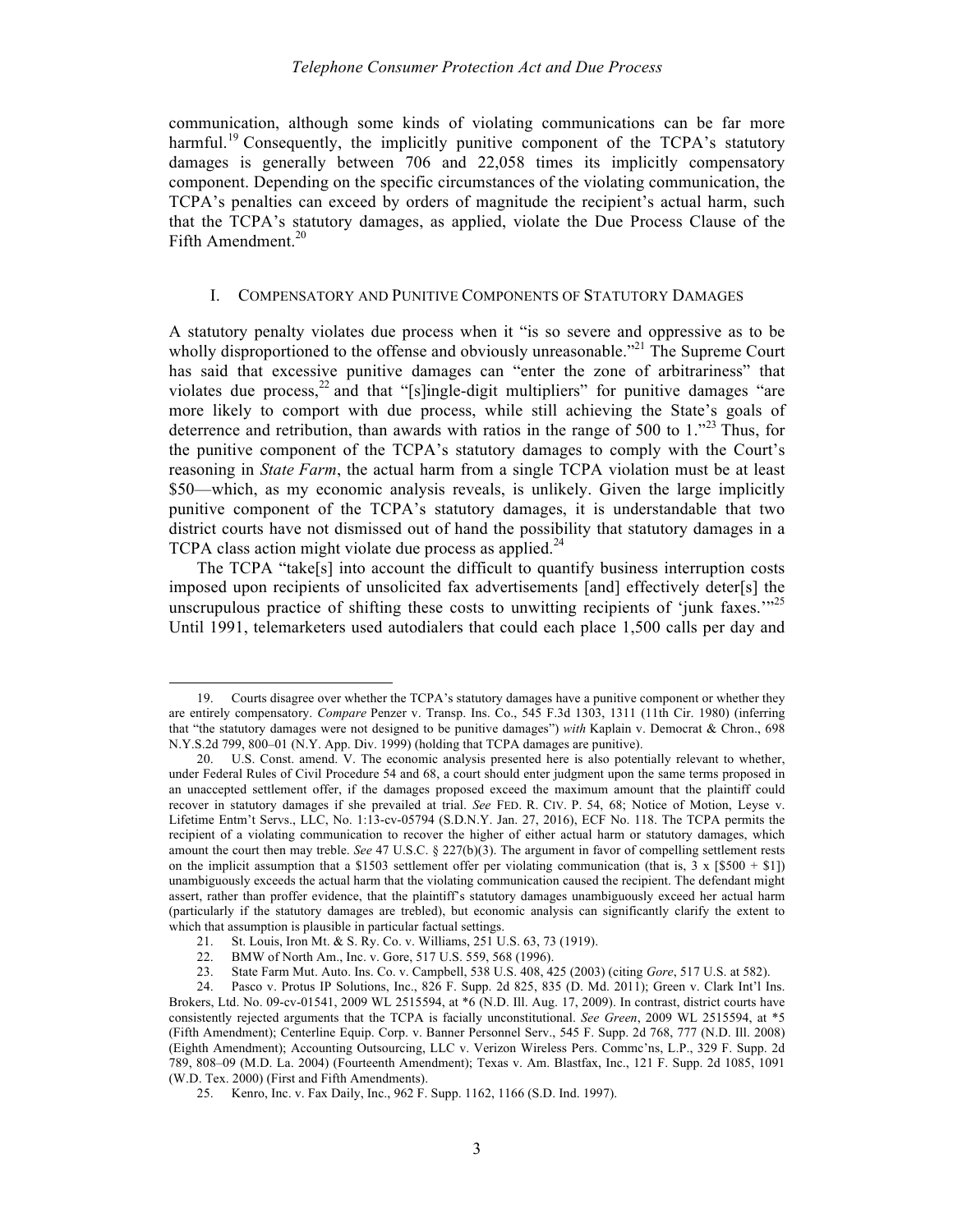dial every active phone number in a given area code at random.<sup>26</sup> Junk faxes imposed on the recipient the costs of paper, ink, and incremental wear-and-tear of her fax machine, as well as the nuisance of having her fax machine unavailable to use while junk faxes were arriving. Furthermore, the TCPA also accounts for wasted time that a violation causes. Judge Frank Easterbrook of the U.S. Court of Appeals for the Seventh Circuit has said that "[e]ven a recipient who gets [a] fax on a computer and deletes it without printing suffers *some* loss: the value of the time necessary to realize that the inbox has been cluttered by junk." $^{27}$ 

The "difficult to quantify" costs of receiving and printing a violating communication have fallen since Congress enacted the TCPA in 1991. File attachments to email have largely replaced faxes. Similarly, mobile phone service is far cheaper today than in 1991. Postpaid service plans, used by more than 76 million U.S. consumers, $28$  typically offer unlimited minutes and text messages,<sup>29</sup> such that many consumers face a zero marginal transmission cost of receiving a violating cell phone call or text message. Consequently, the punitive portion of the TCPA's statutory damages has increased since 1991, all other factors remaining the same.

Whether the TCPA today violates due process as applied depends on the specific circumstances surrounding the violating communication. One consequence of the ubiquity of mobile phones is that the interruption and distraction of a violating communication now can follow the recipient, including when the person is driving a car. Thus, a violating communication might cause or aggravate driver distraction and thus increase the likelihood of an accident, whose actual harm could easily equal or even exceed the amount of the TCPA's statutory damages. (Of course, whether a communication violating the TCPA is the proximate cause of such an accident would be a separate question of tort law, since even a cellphone call or text message that the driver wished to receive while driving could distract her and thus increase the likelihood of an accident.) The pervasiveness and easy portability of mobile phones make it difficult to predict the setting in which a person will receive a violating communication, such that a TCPA violation could cause harm in ways that Congress never expected in 1991.

### II. CALCULATING A VIOLATING COMMUNICATION'S ACTUAL HARM

I calculate here the average harm that a violating communication imposes on its recipient.<sup>30</sup> I analyze the actual harm from a violation for each communication channel through which such a violation can occur—a mobile phone call, a landline phone call, a text message, and a fax. The actual harm from a violating communication equals the sum of (1) the cost of the transmission of the advertisement (for example, the cost (if any) that the recipient incrementally pays to her mobile network operator to receive a text message) and (2) the opportunity cost of the time that the recipient spends receiving and

 <sup>26.</sup> *See* Edmund L. Andrews, *Curbing the Telephone Robots*, N.Y. TIMES (Oct. 30, 1991), http://www.nytimes.com/1991/10/30/business/curbing-the-telephone-robots.html?pagewanted=all.

<sup>27.</sup> Holtzman, C.P.A. v. Turza, 728 F.3d 682, 683 (7th Cir. 2013) (emphasis in original).

<sup>28.</sup> ITU WORLD TELECOMMUNICATION/ICT INDICATORS (2015).

<sup>29.</sup> *See, e.g.*, *One Plan. Pick a Size. Simple.*, VERIZON (2016), http://www.verizonwireless.com/landingpages/verizon-plan/; *Simple Choice Plan*, T-MOBILE (2016), http://www.tmobile.com/cell-phone-plans.html.

<sup>30.</sup> For a similar, though less detailed, estimation, see Hal Varian, Fredrik Wallenber & Glenn Woroch, The Demographics of the Do-Not-Call List 6 (Nov. 5, 2014) (unpublished manuscript) (estimating that the national do-not-call registry provides somewhere between \$60 million and \$3.6 billion of value to consumers annually), http://eml.berkeley.edu//~woroch/demographics.pdf.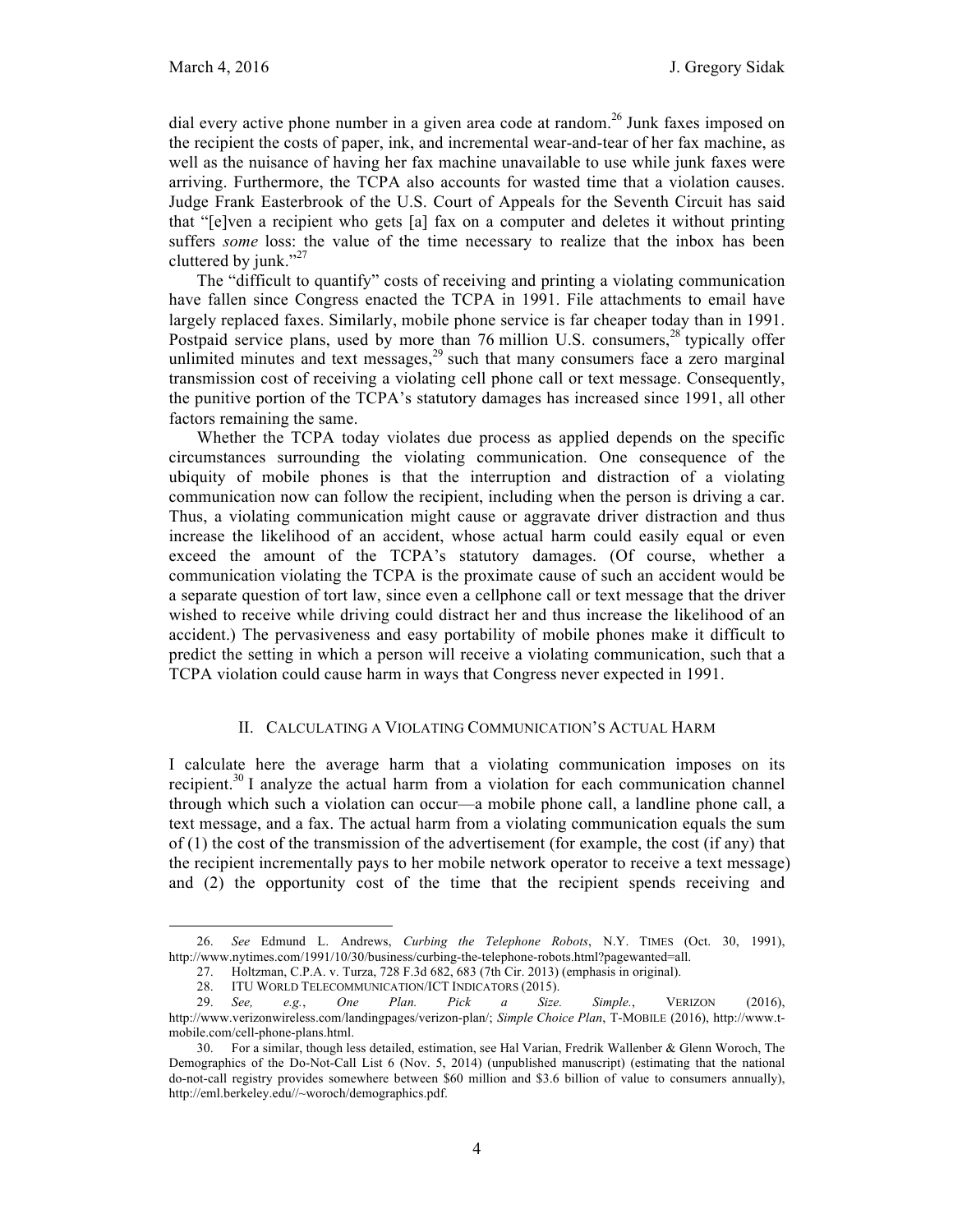terminating the violating communication.<sup>31</sup> A person's opportunity cost is the value of her time—it is "the anticipated value of that which might be" if she were to spend her time differently. $32$ 

Using data from the International Telecommunication Union (ITU), I calculate the respective transmission costs in the United States of receiving a violating communication as a mobile phone call, a landline phone call, and a text message. The mobile phone call data and text message data that I use are for prepaid mobile service plans. Of course, many U.S. consumers use postpaid service plans that offer unlimited mobile phone calls and text messages. For those consumers, the marginal transmission cost of receiving a violating communication is zero, such that my method exaggerates the cost of receiving a violating mobile phone call or text message. I use data available from newspapers to estimate an upper bound on the recipient's cost of receiving a fax communication, such that I likely overestimate the actual cost of receiving a violating fax advertisement.

Next, to calculate the opportunity cost of the time required to receive a violating communication, I use the average U.S. hourly wage to estimate the opportunity cost of a recipient's time. Economists commonly use the wage rate as a proxy for the opportunity cost of a person's time when calculating the value of delay, nuisance, or wasted time for example, when analyzing the optimal level of traffic congestion for purposes of assessing the net societal benefit from a proposed freeway or subway.<sup>33</sup> A consumer's wage rate is the opportunity cost of her time because the time that she spends answering a telemarketing call she could instead spend working and earning a wage. For example, if a consumer's hourly wage is \$15, then one can estimate that the consumer values her time at \$15 per hour, because, in theory, a person works until the value of an hour worked is equal to the value gained from not working (that is, value from instead consuming leisure). To estimate the recipient's opportunity cost of receiving a violating communication, I analyze the income that an average American would have earned in the amount of time during which she took (and terminated) the violating call. As a factual matter, the actual harm that a TCPA violation imposes on its recipient will vary from case to case and from person to person.

In December 2014, the average U.S. hourly wage was  $$24.62<sup>34</sup>$  For simplicity, I assume that the average violating call to a mobile phone or landline takes ten seconds, that it takes ten seconds to read and delete an unwanted marketing text message, and that it takes ten seconds to identify, ignore, and discard an unwanted fax advertisement. Thus, the opportunity cost of receiving a violating mobile phone call, a violating landline call, a

 <sup>31.</sup> For simplicity, my calculation of harm assumes that a violating communication has zero offsetting benefit. Whether or not a violating call results in any benefit for the called party, and what the magnitude of that benefit is, are both factual questions that will vary from person to person. Any benefit that the called party derives from a violating call would reduce the total harm to the called party and therefore produce a greater punitive damages multiplier.

<sup>32.</sup> James M. Buchanan, *Opportunity Cost*, *in* 3 THE NEW PALGRAVE: A DICTIONARY OF ECONOMICS 718 (John Eatwell, Murry Milgate & Peter Newman eds., Macmillan Press Ltd. 1987) (internal quotation marks omitted).

<sup>33.</sup> *See, e.g.*, PATRICK S. MCCARTHY, TRANSPORTATION ECONOMICS 453 (Blackwell Pub. 2001) (assuming, on the basis of the wage rate and for purposes of calculating the cost of traffic delay, that travelers value their time at \$4.50 per hour); Austan Goolsbee & Peter J. Klenow, *Valuing Consumer Products by the Time Spent Using Them: An Application to the Internet*, 96 AM. ECON. ASS'N PAPERS & PROC. 108, 108-10 (2006) (using the wage rate to estimate the value of a consumer's time); MICHAEL L. KATZ & HARVEY S. ROSEN, MICROECONOMICS 200–01 (McGraw-Hill 3d ed. 1998).

<sup>34.</sup> *Average Hourly and Weekly Earnings of All Employees on Private Nonfarm Payrolls by Industry Sector, Seasonally Adjusted*, BUREAU OF LABOR STATISTICS (2015), http://www.bls.gov/news.release/empsit.t19.htm. For ease of exposition, I use an average wage rate in my calculation of harm. However, determining the actual wage rate of the called party is a fact-based inquiry that will vary from case to case and from person to person and which will affect that individual's opportunity cost.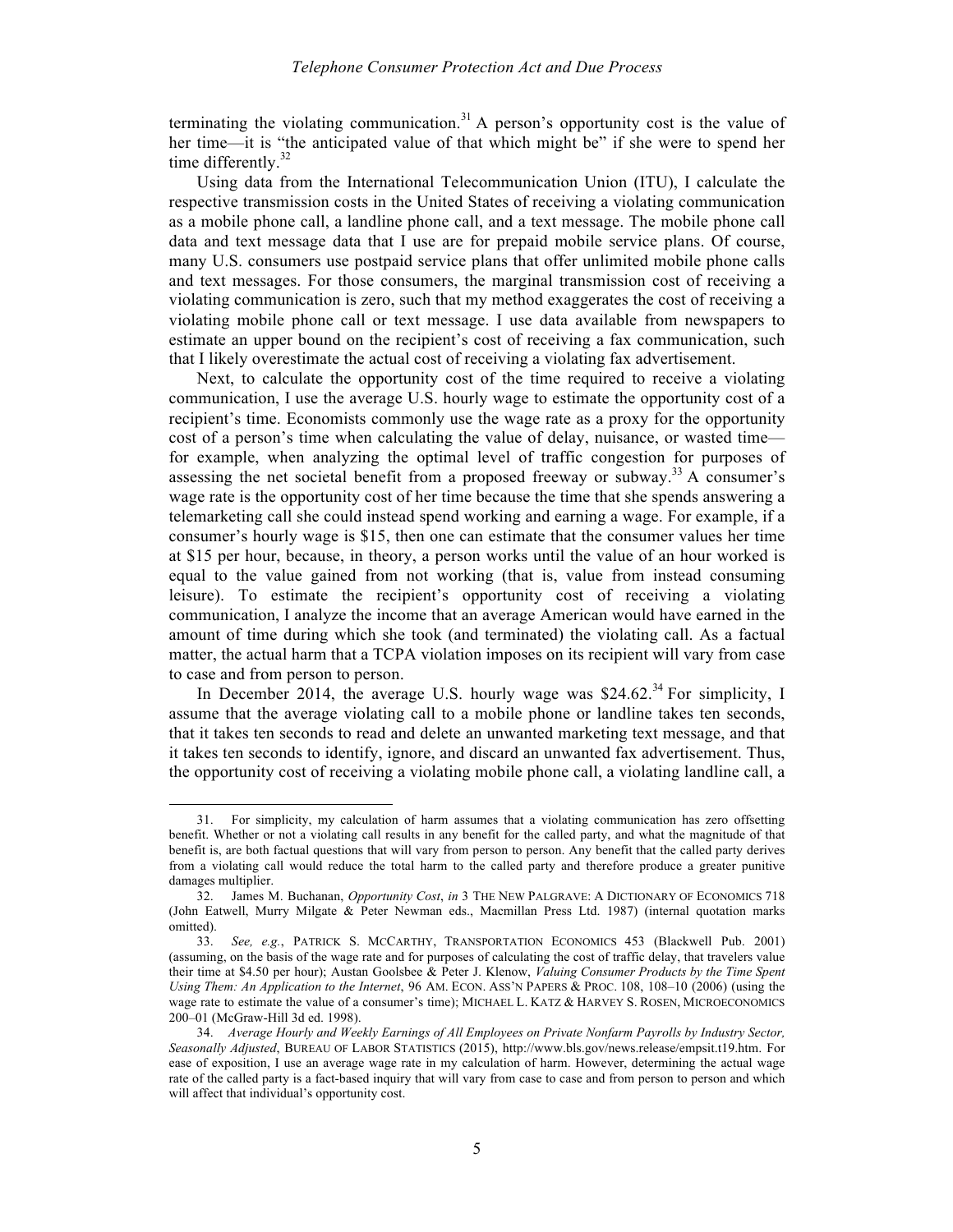violating text message, and a violating fax is 6.8 cents.<sup>35</sup> In certain cases, the TCPA also imposes liability for callers even if the call's intended recipient does not answer the phone.<sup>36</sup> For simplicity, I assume that the harm that such a call imposes—in other words, the opportunity cost of the time it takes to notice a missed call, or to listen to a voicemail—is equal to the harm imposed by a call answered by its intended recipient. However, whether that assumption holds true is a fact-based inquiry that might vary from case to case and from person to person. Table 1 below summarizes my calculation to determine the total actual harm that different kinds of TCPA violations impose on their recipients.

|                 |                     |             | <b>Total Harm</b> | <b>Implied</b>  |
|-----------------|---------------------|-------------|-------------------|-----------------|
|                 | <b>Transmission</b> | Opportunity | from Violating    | Damage          |
|                 | Cost                | Cost        | Communication     | <b>Multiple</b> |
|                 |                     | 121         | $+$ [2]           | (Range)         |
| Mobile call     | \$0.045             | \$0.068     | \$0.113           | 4,423-13,273    |
| Landline call   | \$0.00              | \$0.068     | \$0.068           | 7,352-22,058    |
| Text<br>message | \$0.22              | \$0.068     | \$0.288           | 1,735–5,207     |
| Fax             | \$0.639             | \$0.068     | \$0.707           | $706 - 2,120$   |

**Table 1.** Total Actual Harm from Different Kinds of TCPA Violations

*Sources*: ITU WORLD TELECOMMUNICATION/ICT INDICATORS (2015); Robert E. Calem, *Beyond the Solitary Fax Machine: An Electronic Mailbox*, N.Y. TIMES (Oct. 4, 1992), http://www.nytimes.com/1992/10/04/business/technology-beyond-the-solitary-fax-machine-anelectronic-mailbox.html (estimating that it costs, at most, 10 cents per page to receive a fax); *Producer Price Indexes*, BUREAU OF LABOR STATISTICS (2016), http://www.bls.gov/ppi/#tables.

*Note*: I assume that the average fax advertisement is four pages long, which is likely an exaggeration. I use the Producer Price Index (PPI) to adjust the estimated cost of \$0.10 per fax page from October 1992 USD to December 2014 USD. I treat the transmission cost for a landline phone call as zero, because providers of landline phone service in the United States do not charge subscriber for incoming calls. To determine the damages range, I subtract the total harm from the violating communication from the least (\$500) and greatest (\$1,500) statutory damages amounts. I then divide those differences by the total actual harm from the violating communication to determine the least and greatest damages multiple for that violation.

The actual harm that a violating communication imposes on its recipient varies significantly, depending on the method of communication. Thus, when analyzing whether the TCPA violates due process as applied, it is essential to consider all the facts of the violating communications, so as to measure accurately the actual harm that those communications cause.

In sum, a violating communication causes actual harm of between 6.8 cents and 70.7 cents per violating communication, depending on the communication channel used. The remainder of the TCPA's statutory damages is purely punitive. Thus, the punitive component of the TCPA's statutory damages is between 706 and 22,058 times the actual harm that a violating communication imposes on the recipient.<sup>37</sup>

 <sup>35.</sup> Because there are 360 ten-second intervals per hour, \$24.62/360 = \$0.068. That calculation assumes, for simplicity, that the opportunity cost of an individual's time is constant throughout the year.

<sup>36.</sup> *See* Declaratory Ruling and Order, *supra* note 13, ¶¶ 76–78, at 8001–02.

<sup>37.</sup> Settlement agreements over TCPA class actions have resulted in payouts as great as 182 times the actual harm from a violating communication. *See, e.g.*, Settlement Agreement and Release at 10, Douglas v. W. Union Co., No. 1:14-cv-01741 (N.D. Ill. Oct. 28, 2015), ECF No. 52-1. Under the settlement, Western Union agreed to pay \$8,500,000 to an 823,472-member class of consumers that received unsolicited text messages from Western Union, resulting in damages of \$10.32 per class member. *See* Steven Trader, *Western Union to Pay \$8.5M to End TCPA Class Action*, LAW360 (Oct. 29, 2015, 10:11 PM), http://www.law360.com/articles/720929/western-union-to-pay-8- 5m-to-end-tcpa-class-action.